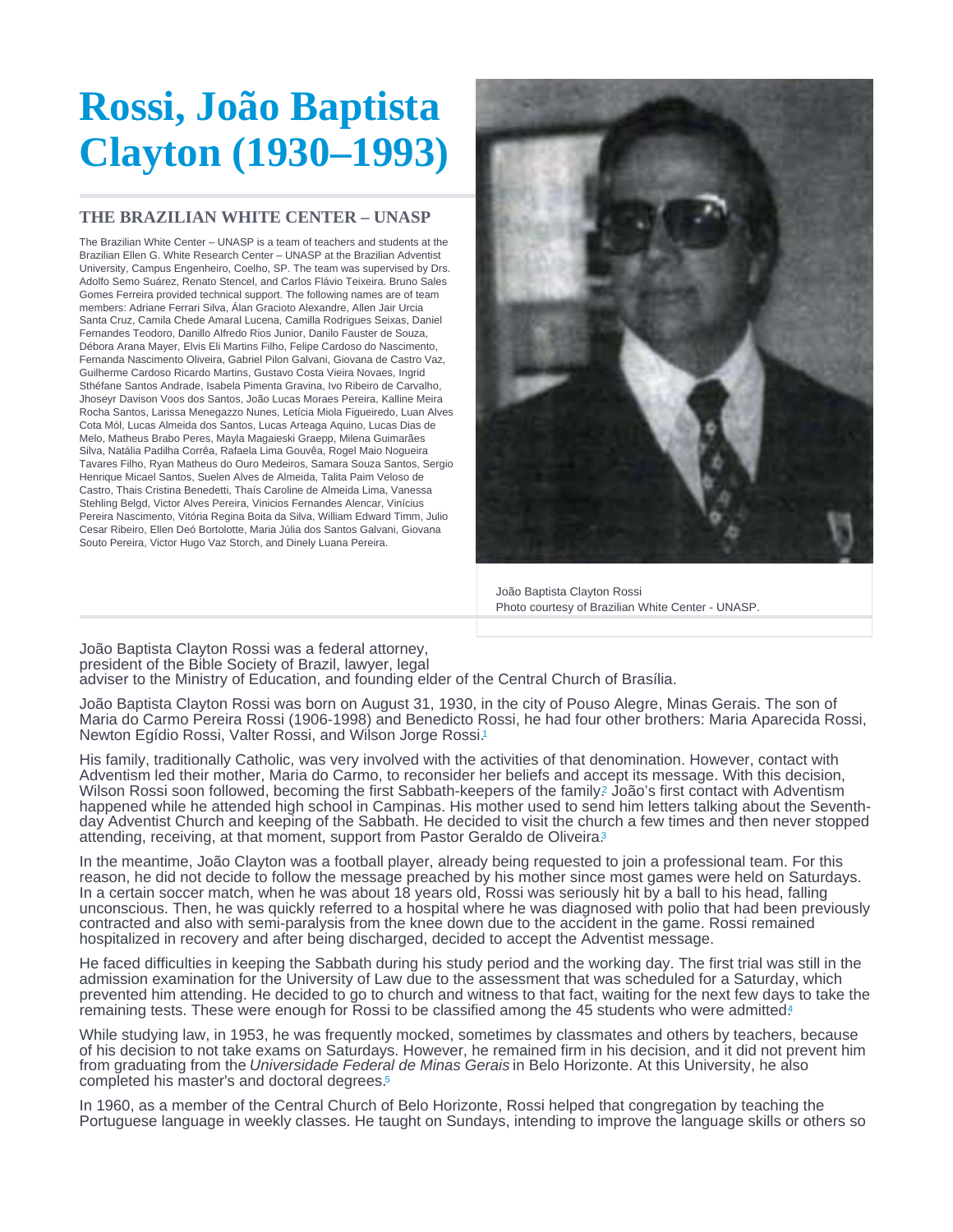<span id="page-1-0"></span>they could spread the Adventist message in the best way. Voluntarily, Rossi transmitted practical knowledge of how to speak in public, pronunciation tips, punctuation, and synonyms, among other teachings. During this period, he made a great contribution to the growth of this church.<sup>[6](#page-3-0)</sup>

On January 24, 1958, on the engagement of his brother Wilson Rossi, he met Dejanira Mendes, whom he married on January 24, 1961. The daughter of Alfredo Pereira Mendes, who served in the Brazil Publishing House (CPB) for 45 years, Dejanira worked as a translator at CPB, but after the wedding, she moved to Brasília with her husband. From this union were born: Nayra Rossi, born in São Paulo on November 23, 1967, and Neysa Rossi, also born in São Paulo, this time on November 26, 1970.[7](#page-3-0)

In Brasília, Rossi served as an attorney at the National Social Security Institute (INSS)<sup>8</sup> He spent time establishing himself and gaining political influence. In 1967, Dr. Clayton Rossi, through his prestige in public offices, helped to extend the deadline to start the construction of the pilot plant of the Adventist Church in the city of Brasília in the Federal District. The land had been donated by the Brazilian government to the South Brazil Union Conference (USB), and it would be forfeited if the work did not start within the established time limit. At the end of its construction in March 1969, its instruments were also donated by João Rossi[.](#page-3-0)<sup>9</sup> In 1968, along with other colleagues, he founded the Centro Universitário de Brasília (UniCEUB)[.](#page-3-0)<sup>10</sup> Around this period, he was appointed as a federal attorney.<sup>[11](#page-3-0)</sup>

From 1972 to 1974, because there was no pastor at the Central Adventist Church of Brasília, Rossi assumed the church's responsibilities as the first local elder.<sup>12</sup> In May 1976, the federal attorney and elder of the Adventist church in Brasília, Dr. João Rossi worked with the Ministry of Foreign Affairs so that pastors Henrique Berg and Geraldo Clajus were released from captivity in Mozambique and could return to Brazil with their families. They were in prison for 182 days, victimized by the religious intolerance existing in the country at that time.<sup>13</sup> On the 21st of that month, João Rossi, Pastor Walter Streithorst, and the two pastors who returned from the African country were at the headquarters of the Ministry of Foreign Affairs of Brazil (Itamarati) and in other government offices located in Brasília to thank the efforts of the Brazilian authorities for his release. [14](#page-3-0)

At the 9th General Conference of the Biblical Society of Brazil (SBB) held from July 26 to 28, 1976, João Rossi was elected Vice President of SBB[.](#page-3-0)<sup>15</sup> In March 1977, he was the representative of Brazil at the World Congress on the Freedom of Religious Consciousness, which took place in the city of Amsterdam in the Netherlands. Between October 21 and 23 of the same year, Dr. Rossi participated in the Great Congress of Volunteer Missionaries (MV) in the city of Taguatinga in the Federal District. There, he presented the panel "If I Were Young" alongside Dr. Ruy Vieira, professors Isolda Losso and Moisés Prates, and Pastor R. Gorski. [16](#page-3-0)

In 1978, Rossi used his influence so the church, through the Adventist Hospital Group of Brazil (GHAB), USB, and the Central Brazil Mission (MBC), was able to buy a land of about 100,000 square meters in Brasília, Federal District, for a price much lower than its estimated value so that a hospital could be built there.<sup>[17](#page-3-0)</sup>

In Brasília, on November 19, 1978, Dr. Rossi was decorated by the Armed Forces with the Peacemaker Medal, a commendation that is given to the highest figures in the country once a year. A year later, on November 21, 1979, he also participated in a visit by Adventist leaders to the president of the Republic, General João Batista Figueiredo, in his office at the Planalto Palace.<sup>[18](#page-3-0)</sup>

In July 1980, Dr. Rossi received the Medal of Merit Santos Dumont (patron of aeronautics) in the courtyard of the military airport of Brasília along with Dr. Eurides Brito da Silva, secretary of Education and Culture of the Federal District and a member from the Federal Council of Education, who also was a Seventh-day Adventist[.](#page-3-0)<sup>19</sup> Due to the resignation of the president of SBB, Dr. Aldo da Silva Fagundes, on August 12, 1980, Dr. Rossi assumed the presidency of the organization. At the 10th SBB General Conference held on August 25, 1982, Rossi was elected to be the entity's fifth president for the period from 1982 to 1985. During this term, the organization held Bible exhibitions, created the "Personalized Bible", launched the Evangelizing Assistant project, and started the production of Bibles in Spanish.<sup>[20](#page-3-0)</sup>

Between September 6 and 8, 1991, Dr. Rossi spoke along with Dr. Belisário Marques and pastors Ronaldo de Oliveira and Neumoel Stina at the I Congress of University Adventists in São Carlos, following the theme of "Testimony Always!" Dr. Rossi also contributed in 1992, together with ex-senator Eunice Michiles, Pastor Walter Streithorst, brother Oscar Raurenberg, and others, to intervene so that the Brazilian elections did not happen on Saturday.[21](#page-3-0)

Among the positions he held, in addition to be a university professor in the city of Brasília, Federal District, he was a legal advisor to the Ministry of Education, working with Minister Marco Antônio Maciel. He was also a member of the Superior Censorship Council. After retirement, he continued teaching at UniCEUB besides maintaining a law office with the former Brazilian minister of justice Bernardo Cabral and deputy attorney general of the Republic Degrazia. He was also awarded the Military Judicial Merit Order Medal.<sup>[22](#page-3-0)</sup>

Dr. João Clayton Rossi died on December 22, 1993, after fighting for one year against cancer. He died in the city of Brasília at the age of 63. He was buried in the Campo da Esperança cemetery in the same city in which he died<sup>[23](#page-3-0)</sup>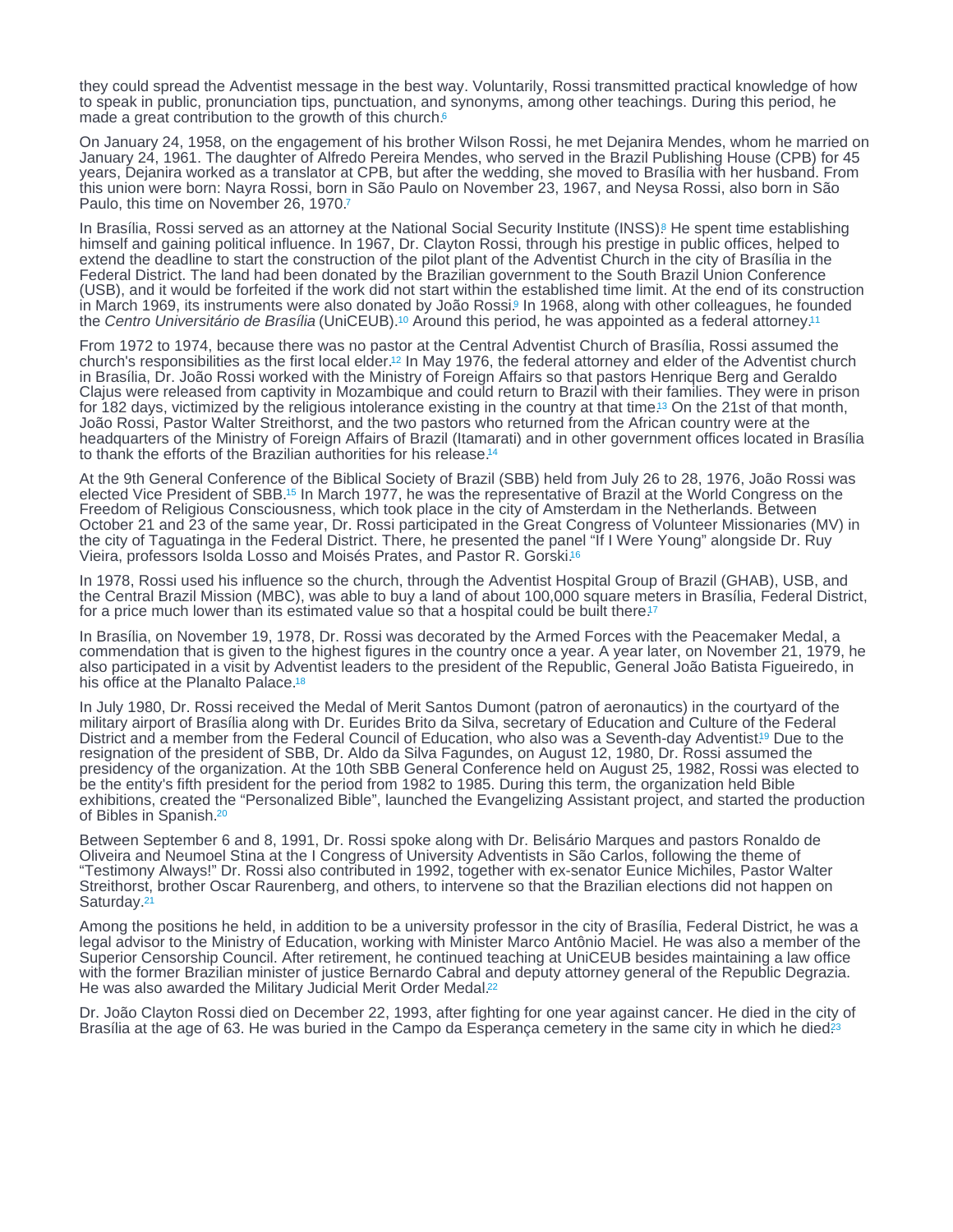<span id="page-2-0"></span>João Baptista Clayton Rossi made a remarkable contribution to the Seventh-day Adventist Church through his wide political influence. He served for 30 years as a federal attorney, accumulating functions as vice president and president of SBB, legal advisor to the Ministry of Education, university professor, and deputy attorney general of the Republic. He helped to implement laws that protect religious freedom in Brazil. His contribution to the Brazilian homeland and the Church was of great importance, representing Adventist principles in the country's legal-political environment.

## **SOURCES**

"Adventistas são Condecorados em Brasília." Revista Adventista 75, no. 9 (September 1980).

"Agradecimento ao governo brasileiro." Revista Adventista 71, no. 7 (July 1976).

"Alfredo Pereira Mendes (1891 – 1984)." Revista Adventista 79, no. 11 (November 1984).

Bechara, Assad. "As eleições no Sábado." Revista Adventista 88, no. 9 (September 1992).

"Câmara dos Deputados - Ata da 119ª Sessão em 30 de maio de 2008." House of Representatives (online), May 30, 2008.

"Divisão Sul-Americana – Comunicação." Revista Adventista 72, no. 5 (May 1977).

"Divisão Sul-Americana – Comunicação." Revista Adventista 73, no. 11 (November 1978).

"Dr. João Batista Clayton Rossi." Revista Adventista 90, no. 3 (March 1994).

"Evangelismo na União Incaica." Revista Adventista 77, no. 8 (August 1982).

Geraldi, Luiz Antônio. História da Bíblia no Brasil. 1ª edição, Barueri, SP: Sociedade Bíblica do Brasil, 2008.

Gonsioroski, Josias. Igreja Adventista Central de Brasília: 40º Aniversário, 1ª edição, Brasília, DF: Gráfica e Editora Reproart, 2008.

Lessa, Rubens. "Juntos, apesar das vaias." Revista Adventista 90, no. 12 (December 1994).

Mendes, Alfredo. "Curso de Colportagem da Missão Mineira." Revista Adventista 53, no. 7 (July 1958).

"Relatórios, Planos e Metas. Visita a Figueiredo e Mudança da CPB. Destaques da Comissão Diretiva da DSA." Revista Adventista 75, no. 13 (January 1980).

Report of the Events Involved in the Detention of Pastors Henrique Berg, Gerhad Clajus, and Bernardino Pene Mabote of the Mozambique Union of S. D. A. Church, Occurred by October 24, 1975, at Lourenço Marques (Maputo, today), Mozambique. In Acervo do Centro Nacional da Memória Adventista/Centro de Pesquisas Ellen G. White: UNASP-EC, Engenheiro Coelho, SP. Rack: 2. Shelf: 13. File: "Berg, Henrique."

Sarli, Wilson. "Já Inaugurado o Templo e Centro Evangelístico de Brasília." Revista Adventista 64, no. 4 (April 1969).

"Sem medo de conviver e se desviar." Revista Adventista 87, no. 12 (December 1991).

Silveira, Deícola. "Primeiro Congresso Sul-Americano da Juventude Adventista." Revista Adventista 21, no. 12 (December 1956).

"Terreno do Plano Piloto." Revista Adventista 62, no. 11 (November 1967).

"Universitários promovem encontro." Revista Adventista 87, no. 10 (October 1991).

Valle, Arthur S. "Agradecimento ao Governo Brasileiro." Revista Adventista 71, no. 7 (July 1976).

Veloso, Mário. "Porque Minha Igreja Cresce." Revista Adventista 86, no. 5 (May 1990).

## **NOTES**

- 1.<br>"Sem medo de conviver e se desviar," Revista Adventista 87, no. 12 (December 1991): 5; Neysa Rossi, email message to Elvis Eli Martins Filho,<br>Engenheiro Coelho, São Paulo, September 12, 2019; Wilson Rossi, email message October 2, 2019.[?](#page-0-0)
- 2. Neysa Rossi, email message to Elvis Eli Martins Filho, Engenheiro Coelho, São Paulo, September 12, 2019.[?](#page-0-0)

4. Ibid[.?](#page-0-0)

5.

<sup>3.</sup> "Sem medo de conviver e se desviar," Revista Adventista 87, no. 12 (December 1991): 5.[?](#page-0-0)